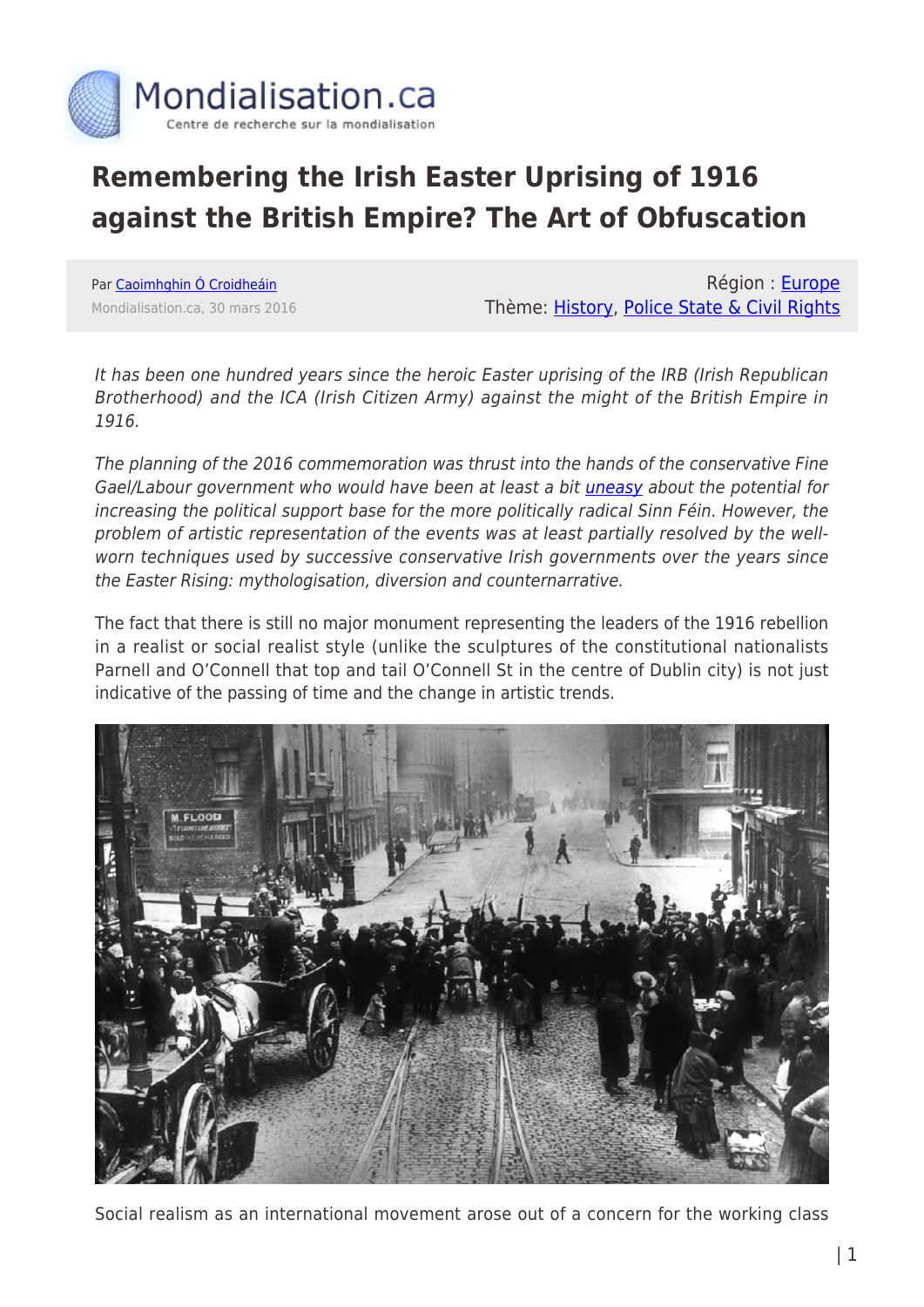and the poor, and criticism of the social structures that kept them there. As an artistic style, social realism rejected conservative academic convention and the individualism and emotion of Romanticism. It became the chosen style of artists, writers, photographers, filmmakers and composers who wished to document and highlight the harsh realities of contemporary life.

In the context of 1916, artistic representation presented a political dilemma for elites. How do you portray events that essentially forged current political independence yet potentially could also destroy that power if the masses decided to bring its ideals to full fruition? The answer was to proceed tactically. Mythologisation allows for representation to be distanced from the actual events, diversion focuses attention on less important aspects of the events and counternarrative sets up alternative, less threatening or even completely oppositional views of the same events.



Mythologisation

It took until 1935 before a public monument to 1916 was unveiled. A bronze statue, The Death of Cuchulain, was at the centre of a public event which included a military parade, bands playing and trumpets from the rooftops. According toSighle Bhreathnach-Lynch in [History Ireland](http://www.historyireland.com/20th-century-contemporary-history/the-easter-rising-1916-constructing-a-canon-in-art-artefacts/):

Christian ideals, legend and revolutionary nationalism come together in the best known and most artistic of all 1916 monuments, the statue of Cu Chulainn [sculptor Oliver Shepherd] in the General Post Office, Dublin, headquarters of the Rising. It depicts the legendary hero of ancient Ireland bravely meeting death, having tied himself to a stone pillar to fight his foes to the last. Although originally modelled as an exhibition piece in 1914, before the Rising had taken place, it was subsequently deemed to be the most suitable symbol of the event partly because the Cú Chulainn legend was perceived by Patrick Pearse as embodying 'a true type of Gaelic nationality, full as it is of youthful life and vigour and hope'. The religious feeling invoked by its similarity to the Pieta theme in the pose of the figure also coincided with Pearse's own ideology which fused Christian ideals with revolutionary nationalism.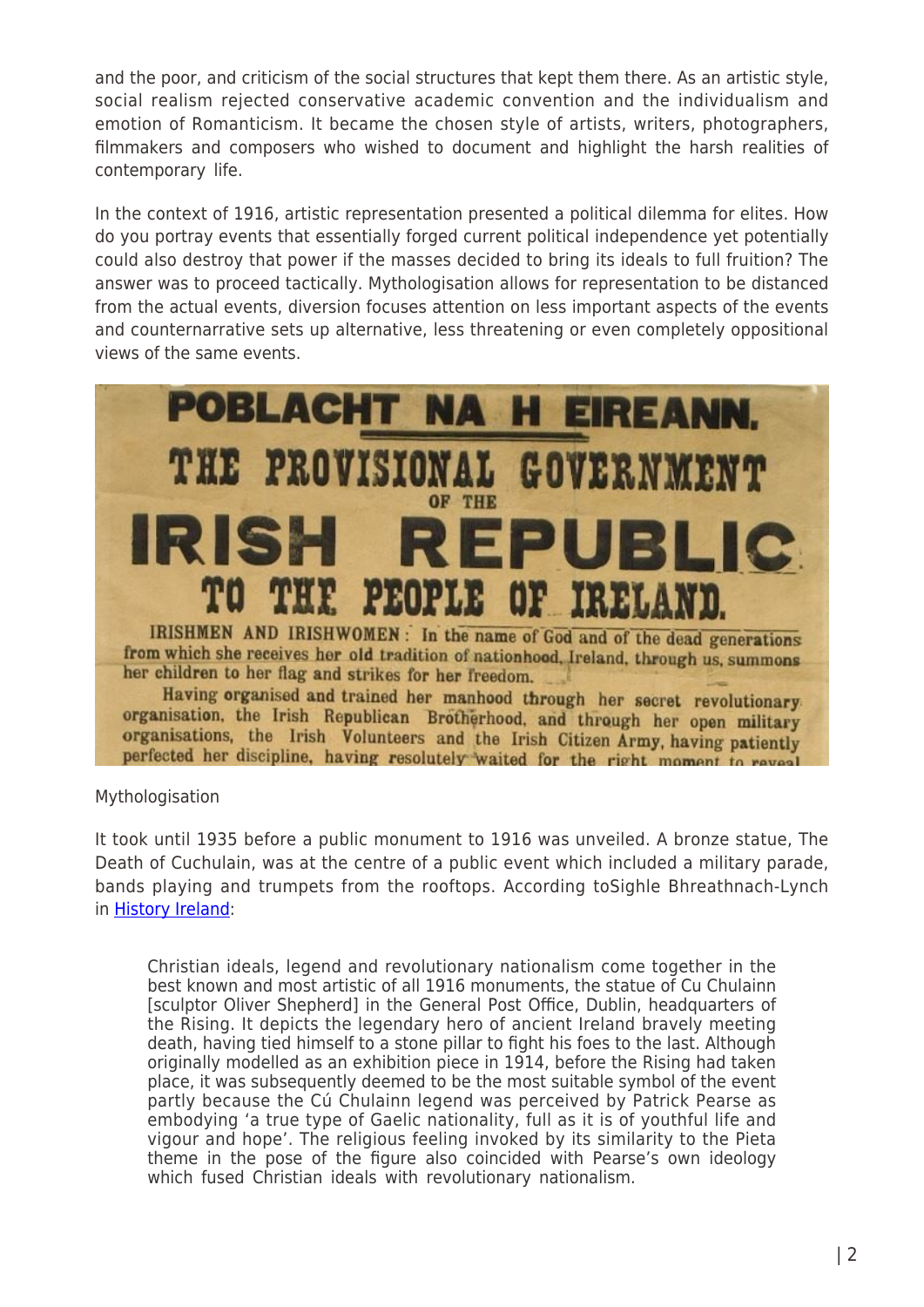The linking of 'Christian ideals with revolutionary nationalism' was also apparent in the design of the Garden of Remembrance at the former Rotunda Gardens in Parnell Square, a Georgian square at the northern end of O'Connell Street. The Garden of Remembrance was opened in 1966 on the fiftieth anniversary of the 1916 Easter Rising by the then President Éamon de Valera. The [garden](https://en.wikipedia.org/wiki/Garden_of_Remembrance_%28Dublin%29) 'is in the form of a sunken cruciform water-feature. Its focal point is a statue of the Children of Lir by Oisín Kelly, symbolising rebirth and resurrection, added in 1971.' According to the myth, [The Children of Lir](https://en.wikipedia.org/wiki/Children_of_Lir) were turned into swans by their jealous stepmother:

As swans, the children had to spend 300 years on Lough Derravaragh (a lake near their father's castle), 300 years in the Sea of Moyle, and 300 years on the waters of Irrus Domnann Erris near to Inishglora Island (Inis Gluaire). To end the spell, they would have to be blessed by a monk. While the children were swans, Saint Patrick converted Ireland to Christianity.

It is interesting to [note](http://www.amazon.co.uk/Irish-Public-Sculpture-History-Hardcover/dp/B00YZMNYTS/ref=sr_1_3?ie=UTF8&qid=1459276447&sr=8-3&keywords=irish+public+sculpture) that the original design was to include 'busts of prominent patriots in niches' but while the proposal was approved 'the project was deferred' [p. 158].

The connection with Christian ideals also acted as anantidote to any left wing or secularist tendencies in the political movement which had long strived to avoid [sectarian divisions](http://www.theirishstory.com/2011/04/23/%E2%80%98slaves-or-freemen%E2%80%99-sean-mcdermott-the-irb-and-the-psychology-of-the-easter-rising/#.VvrHetLnAoK):

For the IRB, Irish nationality had nothing to do with religion and nationality superseded all sectarian divisions. The question was Ireland against England, not Catholic against Protestant. It was defined not by blood or faith, but by commitment to this world view. In fact, several of the most prominent republicans of the early 20th century – notably Bulmer Hobson and Ernest Blythe, were Ulster Protestants.

This is particularly true of the *[ICA](https://en.wikipedia.org/wiki/Irish_Citizen_Army#The_Lockout)* (Irish Citizen Army) which was set up in Dublin for the defence of worker's demonstrations from the police. [Seán O'Casey](https://en.wikipedia.org/wiki/Se%C3%A1n_O), the dramatist and socialist, was a member and wrote its constitution, 'stating the Army's principles as follows: « the ownership of Ireland, moral and material, is vested of right in the people of Ireland » and to « sink all difference of birth, property and creed under the common name of the Irish people ».'

The Christian emphasis has also been shown in the choice of Easter in March (a moveable feast) for the days of the 2016 [commemoration](https://en.wikipedia.org/wiki/Easter_Rising#Date_of_commemoration) rather than on 24-29 April, the actual dates for the Rising in 1916.

### Diversion

Moving from sculpture to filmmaking, RTÉ (the national broadcaster) showed a five-part 1916 commemorative drama, [Rebellion](https://en.wikipedia.org/wiki/Rebellion_%28miniseries%29), set during the days surrounding the Easter Rising. There was much criticism of the minor roles played by the leaders of the Rising with the main emphasis on fictional characters instead. As one commentator [noted](http://www.irishtimes.com/culture/tv-radio-web/rebellion-review-rt%C3%A9-fires-first-salvo-in-1916-centenary-schedule-1.2483691):

Colin Teevan [the writer] made the ambitious choice to have the fictional characters as the main dramatic drivers, while the Rising's familiar protagonists operate on the sidelines. […] Brian McCardie, with the Edinburgh burr of James Connolly, makes one dramatic entrance; Countess Markievicz (Camille O'Sullivan) gets just a single, hammy scene.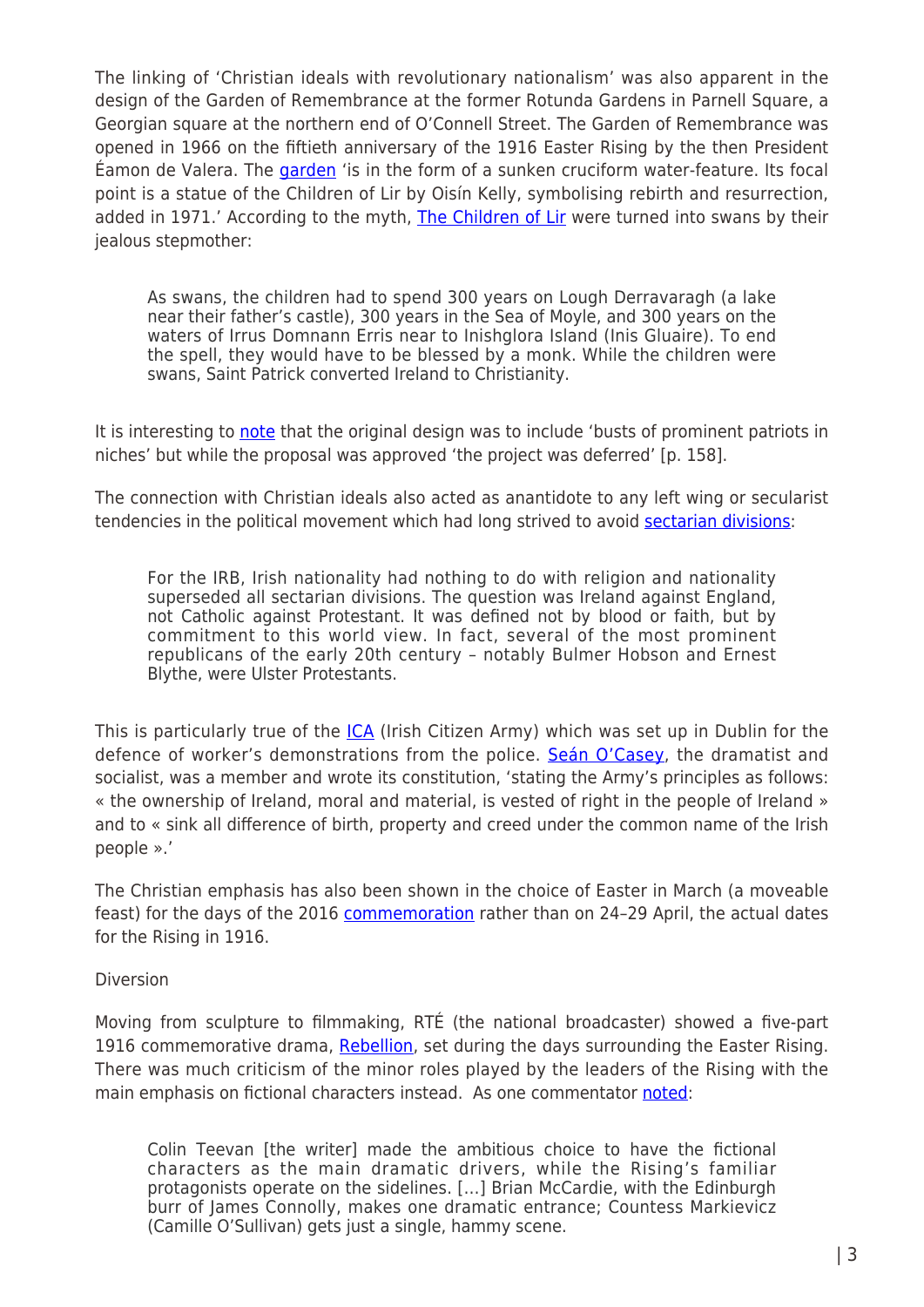1: Key Characters Were Not Brought Convincingly To Life. One of the pivotal scenes in the final episode was the execution by firing squad of James Connolly. Yet the socialist leader had been thinly-sketched and viewers will have greeted his death with a shrug. We never really knew him – why did we care that he was gone? And did RTE have to slap a Six Nation countdown in the corner as he was sent to his maker? Historians will also surely quibble with the portrayal of De Valera as fascist sociopath.

Éamon Ó Cúiv (a Fianna Fáil member of parliament) described the [portrayal](http://www.thejournal.ie/o-cuiv-rebellion-2580205-Feb2016/) of his grandfather Éamonn De Valera, one of the leaders, as an "embarrassment":

There is no basis at all for the representation of Éamonn de Valera or of the common perception of him at the time on the programme Rebellion. It was entirely made up and it's an embarrassment to RTÉ to spend public money – and they spent a lot of it – on this type of programme and not give a truthful portrayal of real, historical people – including Markievicz, Pearse and de Valera.

## Counternarrative

Most controversial of all in this centenary commemoration was the [choice](http://www.irishtimes.com/culture/heritage/four-unlikely-leaders-celebrated-on-easter-rising-banners-1.2573139) of Henry Grattan, Daniel O'Connell, Charles Stewart Parnell and John Redmond for four large portrait banners which Dublin City Council hung to the front of the Bank of Ireland on College Green for the duration of the Easter Rising commemoration period. While three of these constitutional nationalists come from different times, [John Redmond](https://en.wikipedia.org/wiki/John_Redmond) had encouraged thousands of Irishmen to join the British Army and fight in the Great War. He 'later[acknowledged](https://en.wikipedia.org/wiki/John_Redmond#Easter_Rising_and_aftermath) that the Rising was a shattering blow to his lifelong policy of constitutional action. It equally helped fuel republican sentiment, particularly when General Maxwell executed the leaders of the Rising, treating them as traitors in wartime.'

The presence of Redmond on such a prominent banner drew the ire of an activist group called [Misneach](http://www.thejournal.ie/misneach-1916-college-green-banner-john-redmond-2681018-Mar2016/) who stated that they 'drew over Redmond's face last night in a protest against "revisionist propaganda". The group said it painted the figure 35,000 on the banner to represent the number of Irish people estimated to have died during World War I.'

### Changing times

Such actions against the counternarrative and the popularity of the commemorations show that the consciousness of the 1916 ideals are alive and well in the general populace. A similar consciousness among cultural creators in Ireland, dealing directly with the many social, economic and political problems in Ireland today will go a long way towards reaching those ideals.

Caoimhghin Ó Croidheáin is an Irish artist who has exhibited widely around Ireland. His work consists of paintings based on cityscapes of Dublin, Irish history and geopolitical themes [\(http://gaelart.net/](http://gaelart.net/)). His blog of critical writing based on cinema, art and politics along with research on a database of Realist and Social Realist art from around the world can be viewed country by country at [http://gaelart.blogspot.ie/.](http://gaelart.blogspot.ie/)